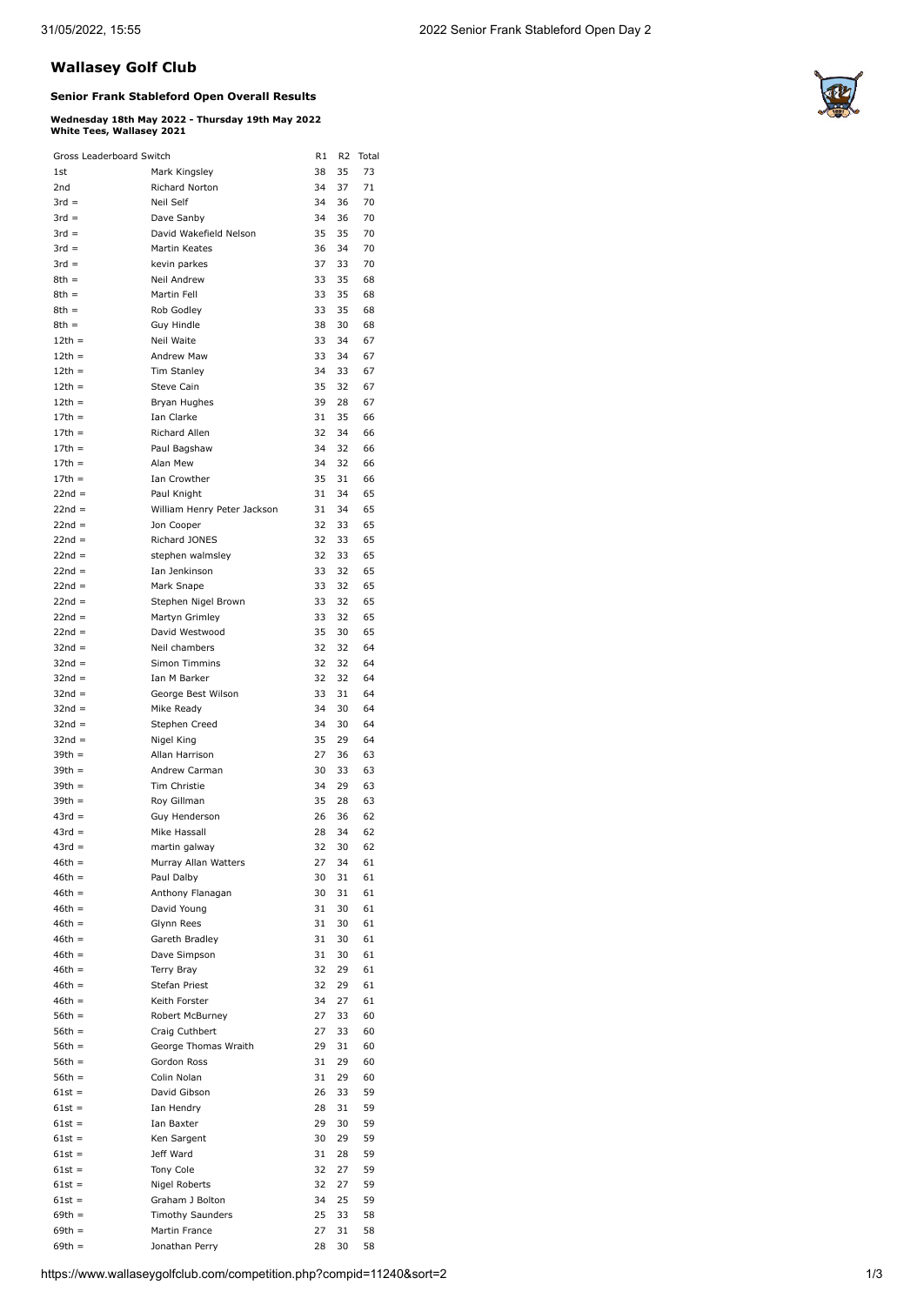| Gross Leaderboard Switch<br>R1<br>R <sub>2</sub><br>Total |                                      |          |          |          |  |
|-----------------------------------------------------------|--------------------------------------|----------|----------|----------|--|
| $69th =$                                                  | Stephen Hughes                       | 29       | 29       | 58       |  |
| $69th =$                                                  | Michael Carnev                       | 30       | 28       | 58       |  |
| $69th =$                                                  | Chris Aukett                         | 30       | 28       | 58       |  |
| $69th =$                                                  | Robert Head                          | 30       | 28       | 58       |  |
| $69th =$<br>$69th =$                                      | Ben Gilg                             | 31<br>32 | 27<br>26 | 58<br>58 |  |
| $78th =$                                                  | Dale woods<br>Ian Quirk              | 27       | 30       | 57       |  |
| $78th =$                                                  | Daryl Burgess                        | 29       | 28       | 57       |  |
| $78th =$                                                  | Christopher Mitchelson               | 30       | 27       | 57       |  |
| $78th =$                                                  | <b>Frank Greaves</b>                 | 31       | 26       | 57       |  |
| 82nd                                                      | Kulbhushan Karbal                    | 27       | 29       | 56       |  |
| $83rd =$                                                  | Jeff Robinson                        | 24       | 31       | 55       |  |
| $83rd =$                                                  | Ken Spencer                          | 26       | 29       | 55       |  |
| $83rd =$                                                  | Gary Crellin                         | 27       | 28       | 55       |  |
| $83rd =$<br>$83rd =$                                      | David Price<br>V Morris              | 27<br>28 | 28<br>27 | 55<br>55 |  |
| $83rd =$                                                  | C R Smethurst                        | 30       | 25       | 55       |  |
| $89th =$                                                  | Alex Fau-Goodwin                     | 25       | 29       | 54       |  |
| $89th =$                                                  | <b>William Bromilow</b>              | 26       | 28       | 54       |  |
| $89th =$                                                  | David Grant                          | 27       | 27       | 54       |  |
| $89th =$                                                  | Ian Self                             | 27       | 27       | 54       |  |
| $89th =$                                                  | Medwyn Owen                          | 28       | 26       | 54       |  |
| $89th =$                                                  | John Mangan                          | 29       | 25       | 54       |  |
| $95th =$                                                  | John Cox                             | 24       | 29       | 53       |  |
| $95th =$<br>$95th =$                                      | Darryn Veal<br>John Wood             | 27<br>28 | 26<br>25 | 53<br>53 |  |
| $95th =$                                                  | Frederick David Dancox               | 30       | 23       | 53       |  |
| $95th =$                                                  | Nick Melvin                          | 31       | 22       | 53       |  |
| $95th =$                                                  | Anthony Cullinan                     | 31       | 22       | 53       |  |
| $95th =$                                                  | Stephen Foster                       | 32       | 21       | 53       |  |
| $102nd =$                                                 | Michael Williams                     | 22       | 30       | 52       |  |
| $102nd =$                                                 | Nigel Hilliard                       | 26       | 26       | 52       |  |
| $102nd =$                                                 | Jack Dunlop                          | 26       | 26       | 52       |  |
| $102nd =$<br>$102nd =$                                    | Richard Kinnon<br>Mark Hateley       | 27<br>27 | 25<br>25 | 52<br>52 |  |
| $102nd =$                                                 | Joe Manfredi                         | 28       | 24       | 52       |  |
| $102nd =$                                                 | Stephen Blakeway                     | 31       | 21       | 52       |  |
| 109th                                                     | Martin Wild                          | 28       | 23       | 51       |  |
| $110th =$                                                 | Steven Daborn                        | 24       | 26       | 50       |  |
| $110th =$                                                 | Chris Mulhearn                       | 24       | 26       | 50       |  |
| $110th =$                                                 | John Williams                        | 26       | 24       | 50       |  |
| $113th =$                                                 | Roger Neale                          | 21       | 28       | 49       |  |
| $113th =$<br>$115th =$                                    | Keith Andrew Fearon<br>Andrew Parker | 22<br>21 | 27<br>27 | 49<br>48 |  |
| 115th =                                                   | JAMES PALMER                         | 28       | 20       | 48       |  |
| $117th =$                                                 | Roy Bamford                          | 20       | 27       | 47       |  |
| $117th =$                                                 | Chris Preston                        | 20       | 27       | 47       |  |
| $117th =$                                                 | Alan Shearer                         | 22       | 25       | 47       |  |
| $120th =$                                                 | David Ratcliffe                      | 22       | 24       | 46       |  |
| $120th =$                                                 | Peter Langston                       | 25       | 21       | 46       |  |
| $120th =$                                                 | Darren Jenkins                       | 27       | 19       | 46       |  |
| $123rd =$<br>$123rd =$                                    | Geoffrey Skillicorn<br>Henry Tse     | 22<br>23 | 23<br>22 | 45<br>45 |  |
| $123rd =$                                                 | Alan Sibley                          | 23       | 22       | 45       |  |
| $123rd =$                                                 | Paul Clarke                          | 24       | 21       | 45       |  |
| $123rd =$                                                 | John McMullan                        | 28       | 17       | 45       |  |
| 128th                                                     | Mike Grantham                        | 22       | 20       | 42       |  |
| $129th =$                                                 | Andrew Lawman                        | 18       | 23       | 41       |  |
| $129th =$                                                 | Stephen Hibbitt                      | 21       | 20       | 41       |  |
| $129th =$                                                 | Christopher Kerin                    | 22       | 19       | 41       |  |
| 132nd<br>133rd                                            | Kenneth Stafford                     | 15<br>17 | 20<br>16 | 35<br>33 |  |
| 134th                                                     | Michael Thompson<br>David Tanner     | 32       |          | 32       |  |
| 135th                                                     | Jonathan Edward Greenough            | 31       |          | 31       |  |
| $136th =$                                                 | Simon Woolley                        | 30       |          | 30       |  |
| $136th =$                                                 | Ian Menzies                          | 30       |          | 30       |  |
| $136th =$                                                 | <b>Nigel Chesters</b>                | 30       |          | 30       |  |
| 139th                                                     | Nick Ryan                            | 29       |          | 29       |  |
| 140th                                                     | Christopher Charles Benson Turner 28 |          |          | 28       |  |
| 141st                                                     | Ian Lumb                             | 22       |          | 22       |  |
| 142nd<br>143rd                                            | Stephen Hamer<br>Richard Mallard     | 35<br>23 | WD       | 35<br>23 |  |
| 144th                                                     | J Hughes                             | DQ       | DQ<br>34 | 34       |  |
| 145th                                                     | Don Campbell                         | DQ       |          | 0        |  |
|                                                           |                                      |          |          |          |  |